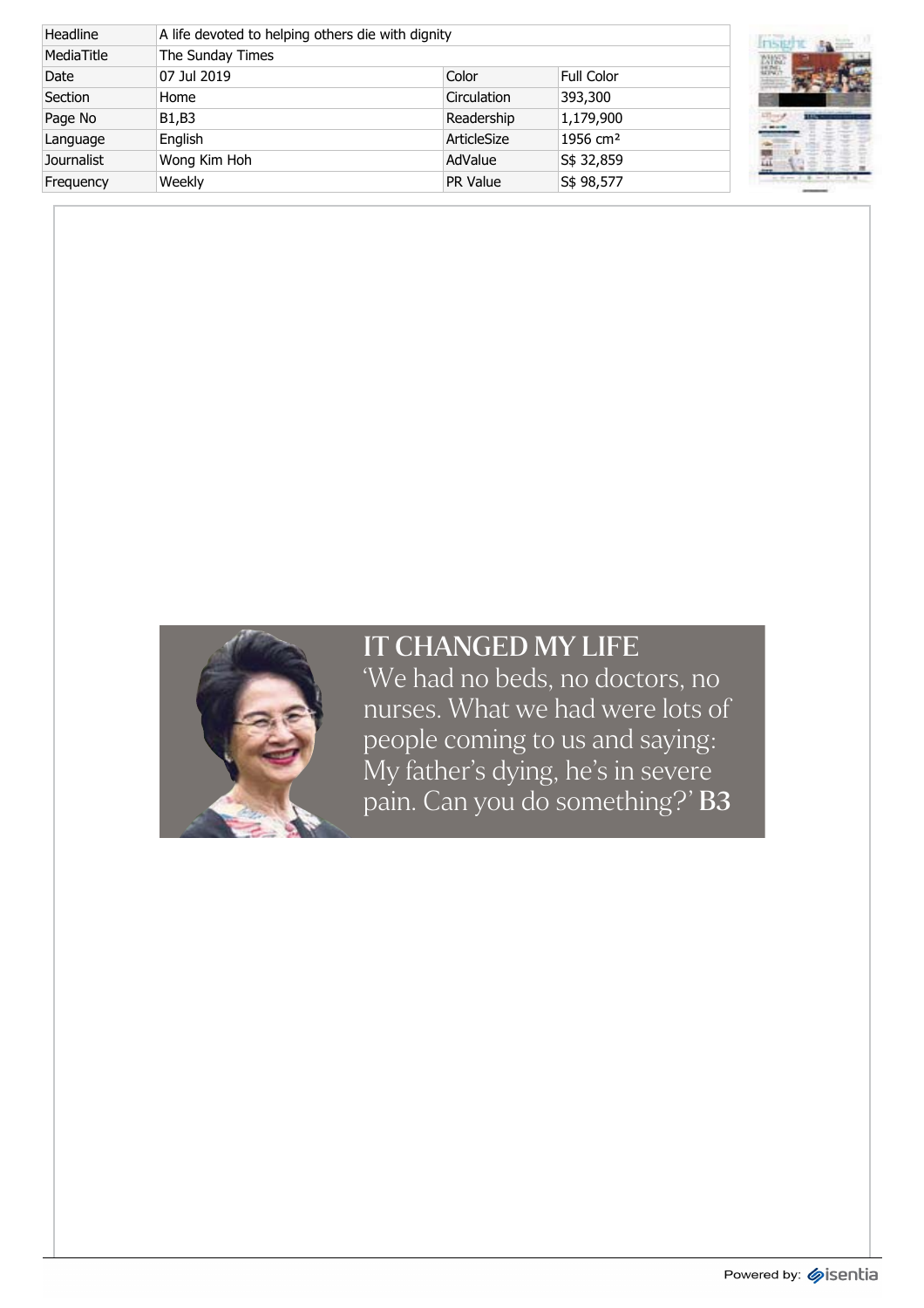| Headline          | A life devoted to helping others die with dignity |             |                      |  |  |
|-------------------|---------------------------------------------------|-------------|----------------------|--|--|
| MediaTitle        | The Sunday Times                                  |             |                      |  |  |
| Date              | 07 Jul 2019                                       | Color       | <b>Full Color</b>    |  |  |
| Section           | Home                                              | Circulation | 393,300              |  |  |
| Page No           | B1,B3                                             | Readership  | 1,179,900            |  |  |
| Language          | English                                           | ArticleSize | 1956 cm <sup>2</sup> |  |  |
| <b>Journalist</b> | Wong Kim Hoh                                      | AdValue     | S\$ 32,859           |  |  |
| Frequency         | Weekly                                            | PR Value    | S\$ 98,577           |  |  |



## ItChangedMyLife A life devoted to helping others die with dignity

Pioneer in palliative care in Singapore now aims to do more for developing countries

Wong Kim Hoh

Senior Writer

Steel magnolia is an evocativo term<br>considerate and the description of the granching in an dimensional considers<br>region for the strength description for the strength description for the<br>strength description for Professor

Malovy Towers, she eneld up in<br> $\mathbf{\hat{m}}$  and the particular sthood in the state of the state state is the state in state in the<br>state in the state in the state in the state in the state in the state in<br>the state in the s

friends with members of the differential<br>term of the differential construction in the space of the constraints<br>constrained to Shape and the final procedure of the state of the<br>space of the state of the state of the state



**Prof Goh was medical director of Assissi Hospice for five years, from 1994. Under her watch, Assissi became a comprehensive hospice provider.** ST FILE PHOTO



"I said no. If I'm going to have an according to the and the properly ranged to be properly ranged to be properly ranged to be properly and the second to be properly and the second that in the second that the last the las

 $\equiv$ 

books and articles, and called peo-<br>books and articles, and called peo-<br>book and articles, and and are the peir in the UK, as<br>kings: What do the peir in the UK, as in the peace of the peir<br>denta stage of manage of manage

people in that first group of volument<br>people in that first group of voluments in their own<br>homes, inadvertently starting Sin-<br>homes, inadvertently starting Sin-<br>homes, inadvertently starting Sin-<br>In the first year, they h

coordinator.<br>The learning curve was steep.<br>
"We could manage the physical<br>pain but what we couldn't manage<br>pain,"shesays.<br>
We emotional and spiritual<br>
"People with no families, people<br>
who have lost ther framilies, people<br>

She remembers a dying woman<br>s and the consideration of the consideration of the considered the<br>dislocation of the consideration of the constraints are more associated<br>by would also be infered with they would also be infer

Care, Asia's first pulliative care re-<br>care-scale starting centre at the search and training centre at the<br>blue-NUS Medicial School, consultant and NGCs, where subsets concelled<br>fitness avec then search and NGCs where sub

pice Palliative Care Network, and<br>pice Palliative Care Network, and<br>tive Care Alliance, she is also active<br>in palliative care training and education in the Asia-Pacific region.<br>And she still volunteers at Still contrasts<br>a

"And I will continue to do this for as long as my health allows me to."

kimhoh@sph.com.sg



live long neongh to ses some of the sesson and the session of the session for the session for the session served that  $\hat{H}$ ; the session for the session for the session for the session for the session for the session for